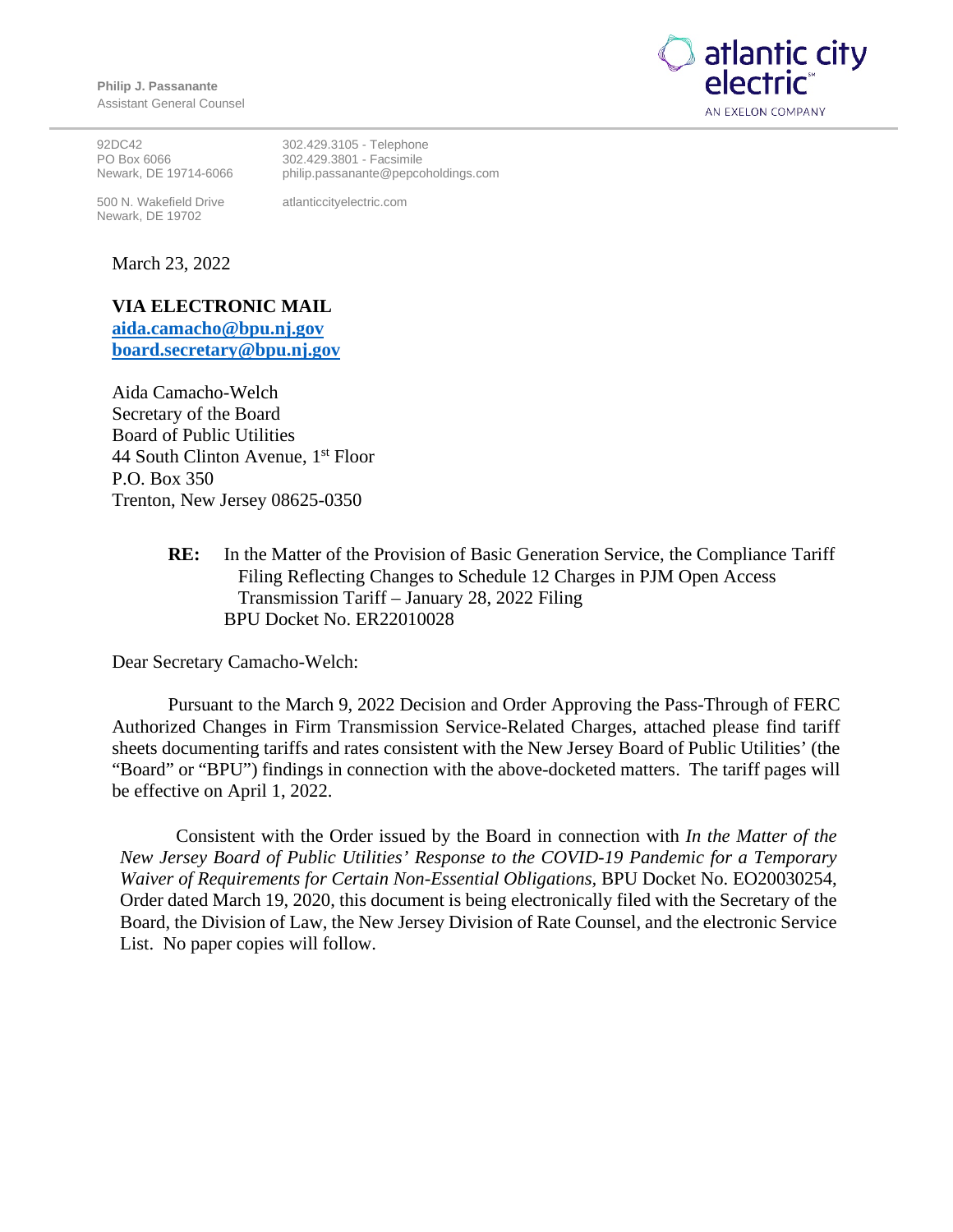Aida Camacho-Welch March 23, 2022 Page 2

Feel free to contact the undersigned if you have any questions regarding this compliance filing.

Respectfully submitted,

Janousute

Philip J. Passanante An Attorney at Law of the State of New Jersey

Enclosure

cc: Service List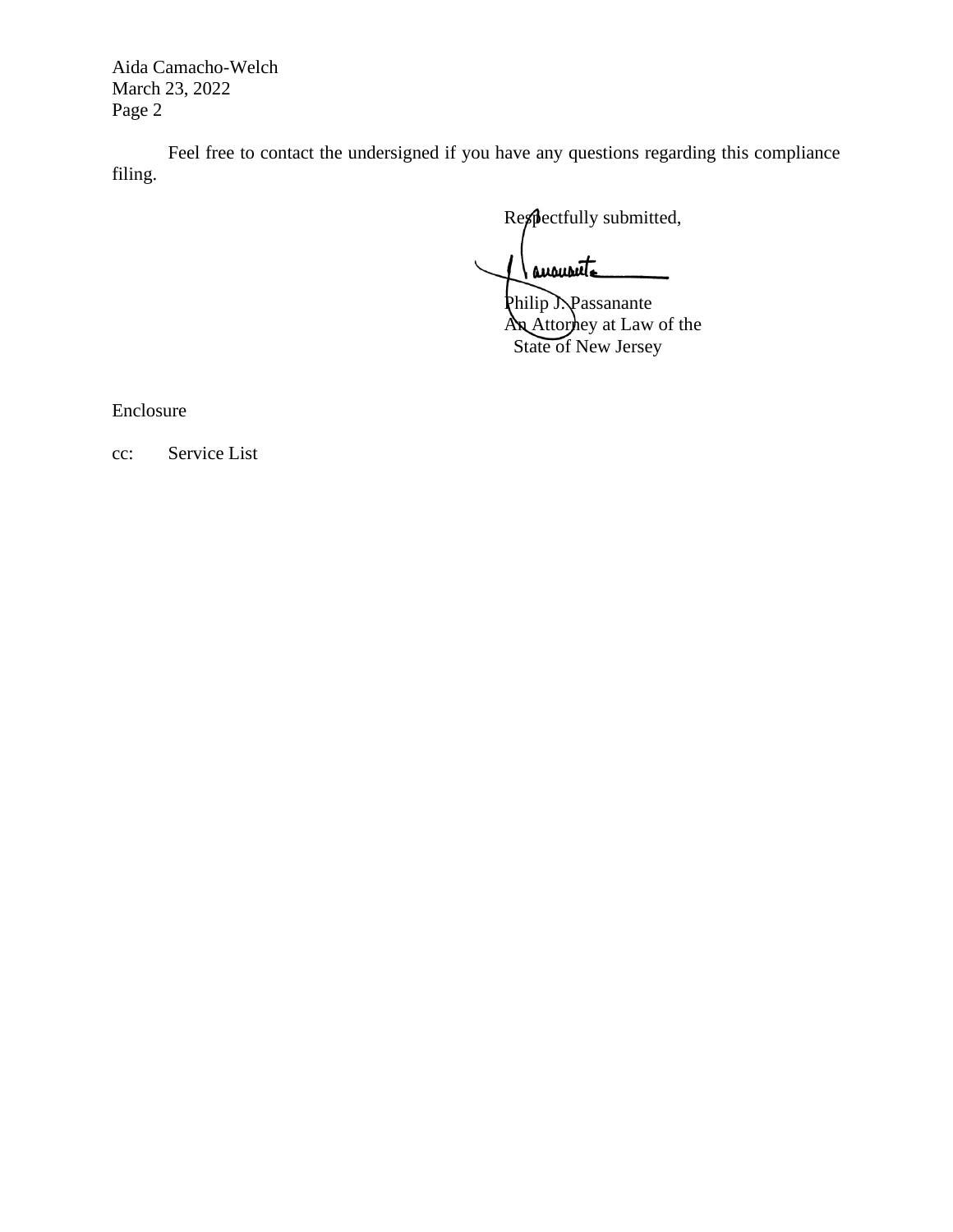# Tariff Sheets Clean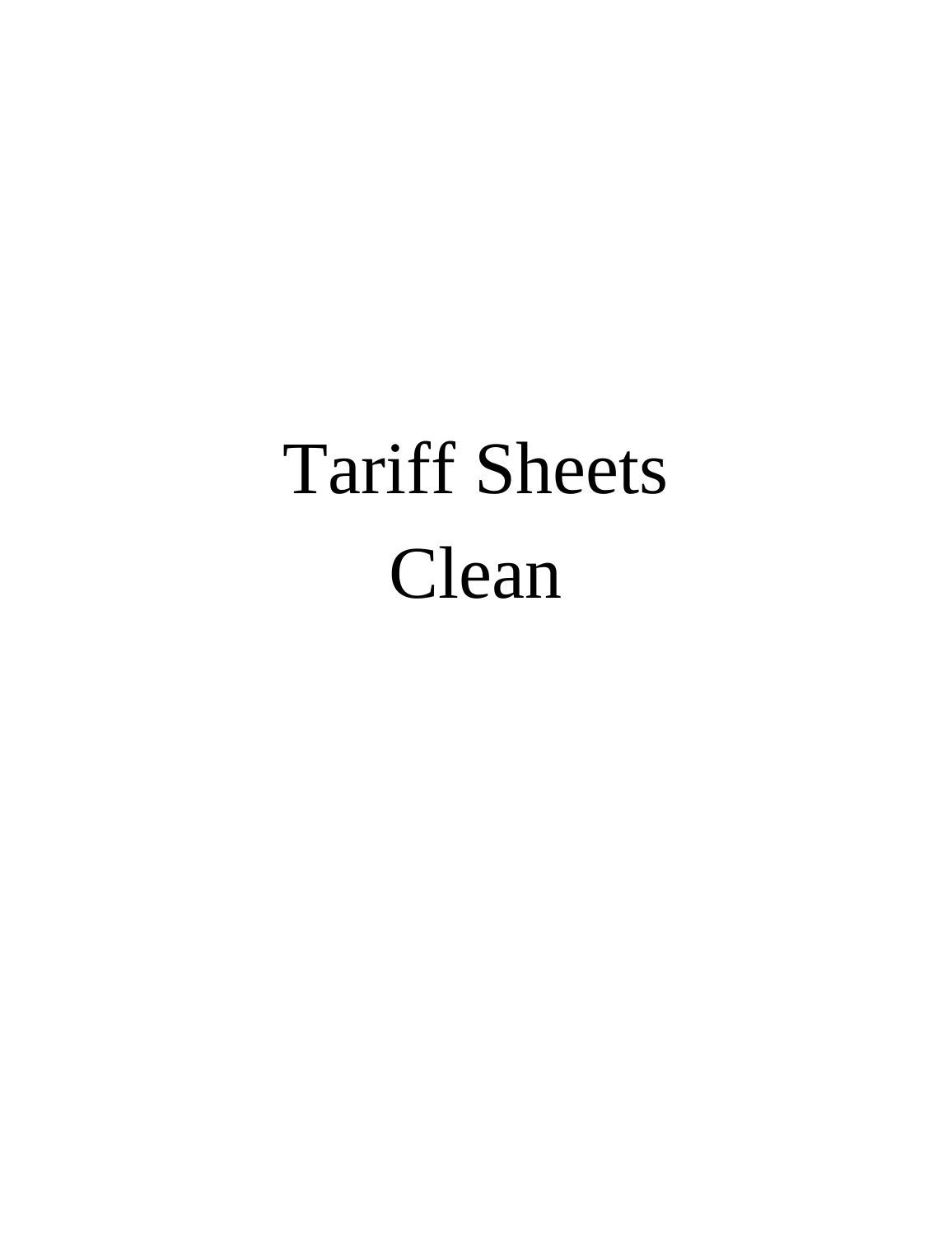### **ATLANTIC CITY ELECTRIC COMPANY**

**BPU NJ No. 11 Electric Service - Section IV One Hundredth and Sixteenth Revised Sheet Replaces One Hundredth and Fifteenth Revised Sheet No. 3**

#### **SECTION IV TABLE OF CONTENTS (Continued)**

| <b>RATE</b><br><b>SCHEDULE</b>                                            | <b>SHEET</b><br><u>NO.</u> | <b>REVISION</b><br>NO.       |
|---------------------------------------------------------------------------|----------------------------|------------------------------|
| RIDER SBC - Societal Benefits Charge                                      | 58                         | <b>Forty-Second Revised</b>  |
| Intentionally Left Blank                                                  | 59                         | <b>Eighth Revised</b>        |
| <b>RIDER BGS - Basic Generation Service</b>                               | 60                         | <b>Twenty-Sixth Revised</b>  |
| RIDER BGS - Basic Generation Service (cont'd.)                            | 60a                        | <b>Fortieth Revised</b>      |
| RIDER BGS - Basic Generation Service (cont'd.)                            | 60 <sub>b</sub>            | <b>Fifty-Fifth Revised</b>   |
| <b>RIDER NEM - Net Energy Metering</b>                                    | 61                         | <b>Third Revised</b>         |
| RIDER NEM - Net Energy Metering (cont'd.)                                 | 62                         | <b>Second Revised</b>        |
| RIDER NEM - Net Energy Metering (cont'd.)                                 | 63                         | <b>First Revised</b>         |
| RIDER NEM - Aggregated Net Energy Metering                                | 63a                        | <b>First Revised</b>         |
| RIDER NEM - Aggregated Net Energy Metering (cont'd.)                      | 63 <sub>b</sub>            | Original                     |
| RIDER NEM - Aggregated Net Energy Metering (cont'd.)                      | 63c                        | Original                     |
| RIDER NEM - Aggregated Net Energy Metering (cont'd.)                      | 63d                        | Original                     |
| RIDER RGGI - Regional Greenhouse Gas Initiative<br><b>Recovery Charge</b> | 64                         | <b>Twenty-Fourth Revised</b> |
| <b>Intentionally Left Blank</b>                                           | 65                         | <b>Fourth Revised</b>        |
| RIDER EDIT - Excess Deferred Income Tax Credit                            | 66                         | Second Revised               |
| RIDER ZEC - Zero Emission Certificate Recovery Charge                     | 67                         | <b>First Revised</b>         |
| RIDER IIP - Infrastructure Investment Program Charge                      | 68                         | <b>First Revised</b>         |
| RIDER CIP - Conservation Incentive Program Recovery Charge                | 69                         | Original                     |
| RIDER CIP - Conservation Incentive Program Recovery Charge (cont'd)       | 69a                        | <b>First Revised</b>         |
| RIDER CIP - Conservation Incentive Program Recovery Charge (cont'd)       | 69b                        | Original                     |
| RIDER CIP - Conservation Incentive Program Recovery Charge (cont'd)       | 69c                        | Original                     |
|                                                                           |                            |                              |

**Date of Issue: March 23, 2022 Effective Date: April 1, 2022**

**Issued by: J. Tyler Anthony, President and Chief Executive Officer – Atlantic City Electric Company Filed pursuant to Board of Public Utilities of the State of New Jersey directives associated with the BPU Docket No. ER22010028**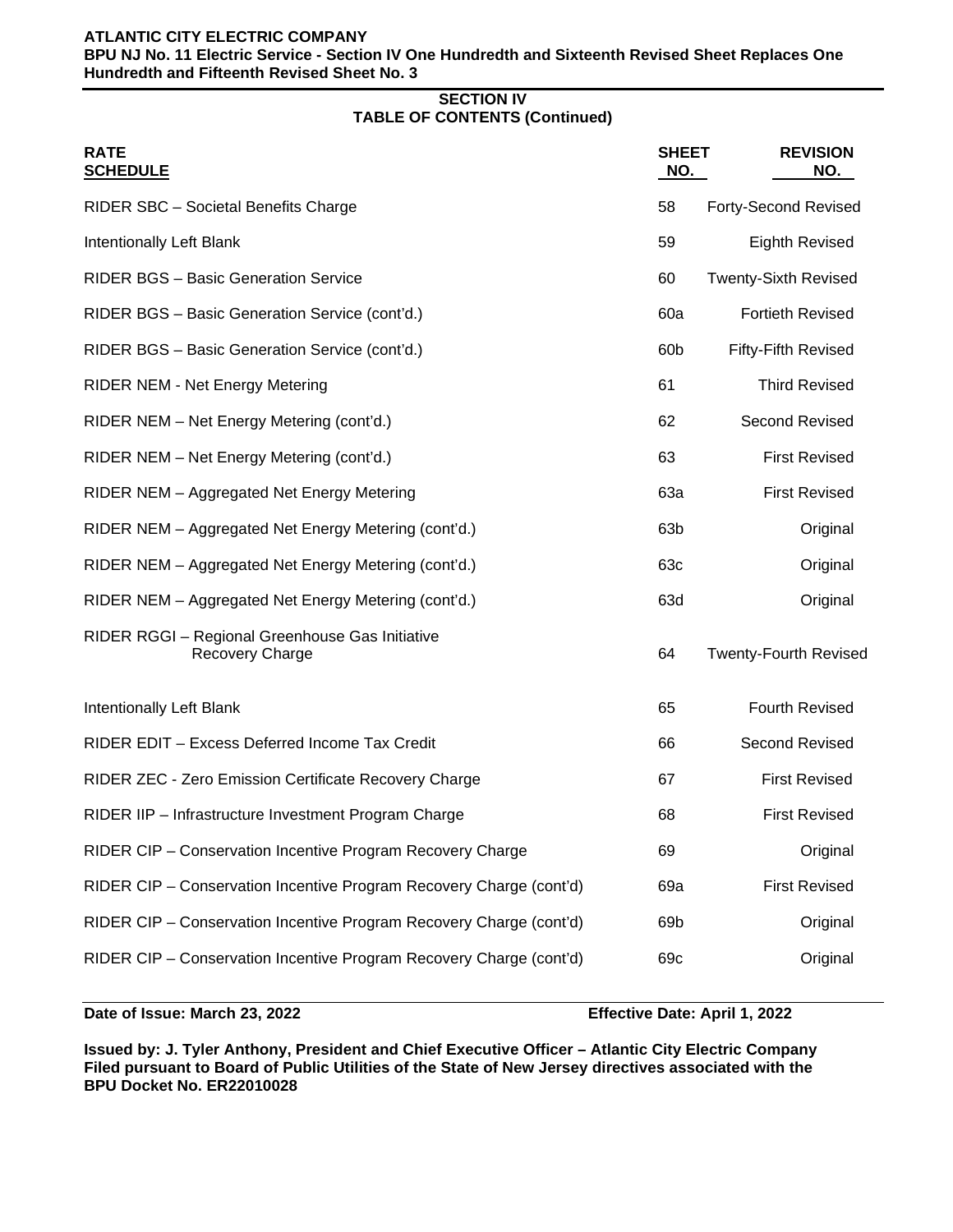### **ATLANTIC CITY ELECTRIC COMPANY BPU NJ No. 11 Electric Service - Section IV Fifty-Fifth Revised Sheet Replaces Fifty-Fourth Revised Sheet No. 60b**

#### **RIDER (BGS) continued Basic Generation Service (BGS)**

#### **CIEP Standby Fee** \$0.000160 per kWh

This charge recovers the costs associated with the winning BGS-CIEP bidders maintaining the availability of the hourly priced default electric supply service plus administrative charges pursuant to N.J.S.A. 48:2-60 and New Jersey Sales and Use Tax as set forth in Rider SUT. This charge is assessed on all kWhs delivered to all CIEP- eligible customers on Rate Schedules MGS Secondary, MGS-SEVC, MGS Primary, AGS Secondary, AGS Primary or TGS.

#### **Transmission Enhancement Charge**

This charge reflects Transmission Enhancement Charges ("TECs"), implemented to compensate transmission owners for the annual transmission revenue requirements for "Required Transmission Enhancements" (as defined in Schedule 12 of the PJM OATT) that are requested by PJM for reliability or economic purposes and approved by the Federal Energy Regulatory Commission (FERC). The TEC charge (in \$ per kWh by Rate Schedule), including administrative charges pursuant to N.J.S.A. 48:2-60 and New Jersey Sales and Use Tax as set forth in Rider SUT, is delineated in the following table.

**Rate Class**

|                        | RS         | <b>MGS</b><br><b>Secondary</b><br><b>And MGS-</b><br><b>SEVC</b> | <b>MGS</b><br><b>Primary</b> | <b>AGS</b><br><b>Secondary</b> | <b>AGS</b><br><b>Primary</b> | <u>TGS</u> | SPL/<br><b>CSL</b> | <b>DDC</b> |
|------------------------|------------|------------------------------------------------------------------|------------------------------|--------------------------------|------------------------------|------------|--------------------|------------|
| <b>VEPCo</b>           | 0.000367   | 0.000278                                                         | 0.000256                     | 0.000179                       | 0.000156                     | 0.000133   |                    | 0.000114   |
| TrAILCo                | 0.000300   | 0.000250                                                         | 0.000170                     | 0.000173                       | 0.000138                     | 0.000101   |                    | 0.000104   |
| PSE&G                  | 0.003256   | 0.002478                                                         | 0.002276                     | 0.001591                       | 0.001385                     | 0.001184   |                    | 0.001018   |
| <b>PATH</b>            | 0.000010   | 0.000007                                                         | 0.000006                     | 0.000004                       | 0.000004                     | 0.000003   |                    | 0.000003   |
| <b>PPL</b>             | 0.000090   | 0.000068                                                         | 0.000063                     | 0.000044                       | 0.000038                     | 0.000033   |                    | 0.000028   |
| PECO                   | 0.000211   | 0.000175                                                         | 0.000119                     | 0.000123                       | 0.000097                     | 0.000071   |                    | 0.000074   |
| Pepco                  | 0.000021   | 0.000018                                                         | 0.000013                     | 0.000013                       | 0.000010                     | 0.000007   |                    | 0.000007   |
| <b>MAIT</b>            | 0.000042   | 0.000032                                                         | 0.000029                     | 0.000020                       | 0.000018                     | 0.000015   |                    | 0.000013   |
| JCP&L                  | 0.000003   | 0.000002                                                         | 0.000002                     | 0.000001                       | 0.000001                     | 0.000001   |                    | 0.000001   |
| EL05-121               | 0.000019   | 0.000015                                                         | 0.000013                     | 0.000010                       | 0.000009                     | 0.000006   |                    | 0.000006   |
| Delmarva               | 0.000009   | 0.000007                                                         | 0.000005                     | 0.000005                       | 0.000004                     | 0.000003   |                    | 0.000003   |
| BG&E                   | 0.000049   | 0.000041                                                         | 0.000028                     | 0.000029                       | 0.000022                     | 0.000017   |                    | 0.000017   |
| AEP-East               | 0.000081   | 0.000062                                                         | 0.000057                     | 0.000039                       | 0.000034                     | 0.000030   |                    | 0.000026   |
| Silver Run             | 0.000325   | 0.000247                                                         | 0.000227                     | 0.000159                       | 0.000139                     | 0.000118   | $\blacksquare$     | 0.000101   |
| <b>NIPSCO</b>          | 0.000003   | 0.000002                                                         | 0.000002                     | 0.000002                       | 0.000001                     | 0.000001   |                    | 0.000001   |
| <b>CW Edison</b>       |            |                                                                  |                              |                                |                              |            |                    |            |
| ER18-680 &<br>Form 715 |            |                                                                  |                              |                                |                              |            |                    |            |
| SFC                    | 0.000004   | 0.000003                                                         | 0.000003                     | 0.000002                       | 0.000002                     | 0.000002   |                    | 0.000001   |
| PSEG ROE-<br>TEC       | (0.000112) | (0.000094)                                                       | (0.000064)                   | (0.000065)                     | (0.000052)                   | (0.000038) |                    | (0.000039) |
| Total                  | 0.004678   | 0.003591                                                         | 0.003205                     | 0.002329                       | 0.002006                     | 0.001687   |                    | 0.001478   |

**Date of Issue: March 23, 2022 Effective Date: April 1, 2022**

**Issued by: J. Tyler Anthony, President and Chief Executive Officer – Atlantic City Electric Company Filed pursuant to Board of Public Utilities of the State of New Jersey directives associated with the BPU Docket No. ER22010028**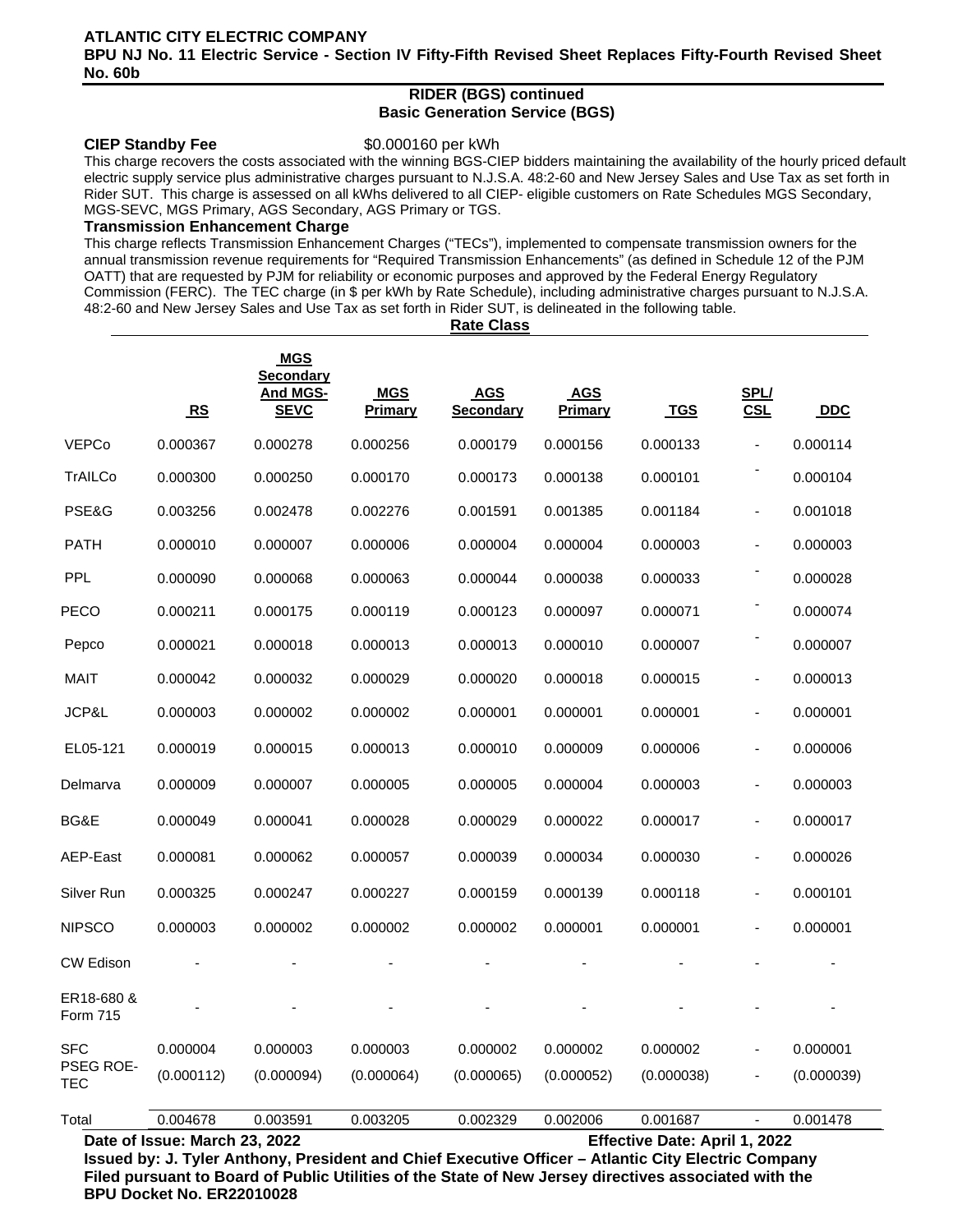# Tariff Sheets Redlined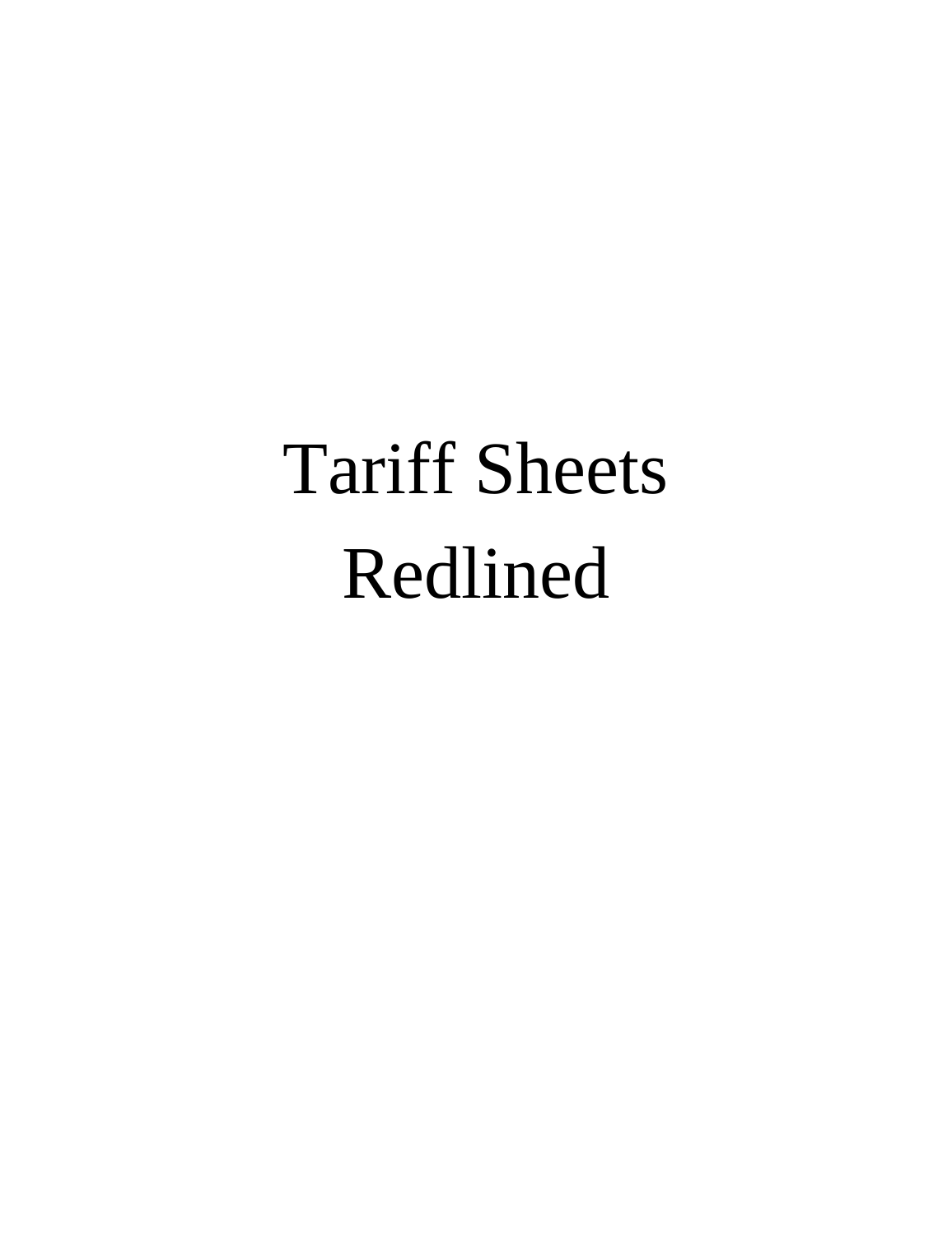#### **ATLANTIC CITY ELECTRIC COMPANY**

**BPU NJ No. 11 Electric Service - Section IV One Hundredth and FifteenthSixteenth Revised Sheet Replaces One Hundredth and FourteenthFifteenth Revised Sheet No. 3**

#### **SECTION IV TABLE OF CONTENTS (Continued)**

| <b>RATE</b><br><b>SCHEDULE</b>                                      | <b>SHEET</b><br>NO. | <b>REVISION</b><br>NO.       |
|---------------------------------------------------------------------|---------------------|------------------------------|
| RIDER SBC - Societal Benefits Charge                                | 58                  | <b>Forty-Second Revised</b>  |
| Intentionally Left Blank                                            | 59                  | <b>Eighth Revised</b>        |
| RIDER BGS - Basic Generation Service                                | 60                  | <b>Twenty-Sixth Revised</b>  |
| RIDER BGS - Basic Generation Service (cont'd.)                      | 60a                 | <b>Fortieth Revised</b>      |
| RIDER BGS - Basic Generation Service (cont'd.)                      | 60b                 | Fifty-FourthFifth Revised    |
| <b>RIDER NEM - Net Energy Metering</b>                              | 61                  | <b>Third Revised</b>         |
| RIDER NEM - Net Energy Metering (cont'd.)                           | 62                  | Second Revised               |
| RIDER NEM - Net Energy Metering (cont'd.)                           | 63                  | <b>First Revised</b>         |
| RIDER NEM - Aggregated Net Energy Metering                          | 63a                 | <b>First Revised</b>         |
| RIDER NEM - Aggregated Net Energy Metering (cont'd.)                | 63b                 | Original                     |
| RIDER NEM - Aggregated Net Energy Metering (cont'd.)                | 63c                 | Original                     |
| RIDER NEM - Aggregated Net Energy Metering (cont'd.)                | 63d                 | Original                     |
| RIDER RGGI - Regional Greenhouse Gas Initiative<br>Recovery Charge  | 64                  | <b>Twenty-Fourth Revised</b> |
| Intentionally Left Blank                                            | 65                  | <b>Fourth Revised</b>        |
| RIDER EDIT - Excess Deferred Income Tax Credit                      | 66                  | Second Revised               |
| RIDER ZEC - Zero Emission Certificate Recovery Charge               | 67                  | <b>First Revised</b>         |
| RIDER IIP - Infrastructure Investment Program Charge                | 68                  | <b>First Revised</b>         |
| RIDER CIP - Conservation Incentive Program Recovery Charge          | 69                  | Original                     |
| RIDER CIP - Conservation Incentive Program Recovery Charge (cont'd) | 69a                 | <b>First Revised</b>         |
| RIDER CIP - Conservation Incentive Program Recovery Charge (cont'd) | 69b                 | Original                     |
| RIDER CIP - Conservation Incentive Program Recovery Charge (cont'd) | 69c                 | Original                     |

**Date of Issue: February 24March 23, 2022 Effective Date: MarchApril 1, 2022**

**Issued by: J. Tyler Anthony, President and Chief Executive Officer – Atlantic City Electric Company Filed pursuant to Board of Public Utilities of the State of New Jersey directives associated with the BPU Docket No. ER21070980ER22010028**

**ATLANTIC CITY ELECTRIC COMPANY**

**BPU NJ No. 11 Electric Service - Section IV Fifty-Fifth Revised Sheet Replaces Fifty-Fourth Revised Sheet Replaces Fifty-Third Revised Sheet No. 60b**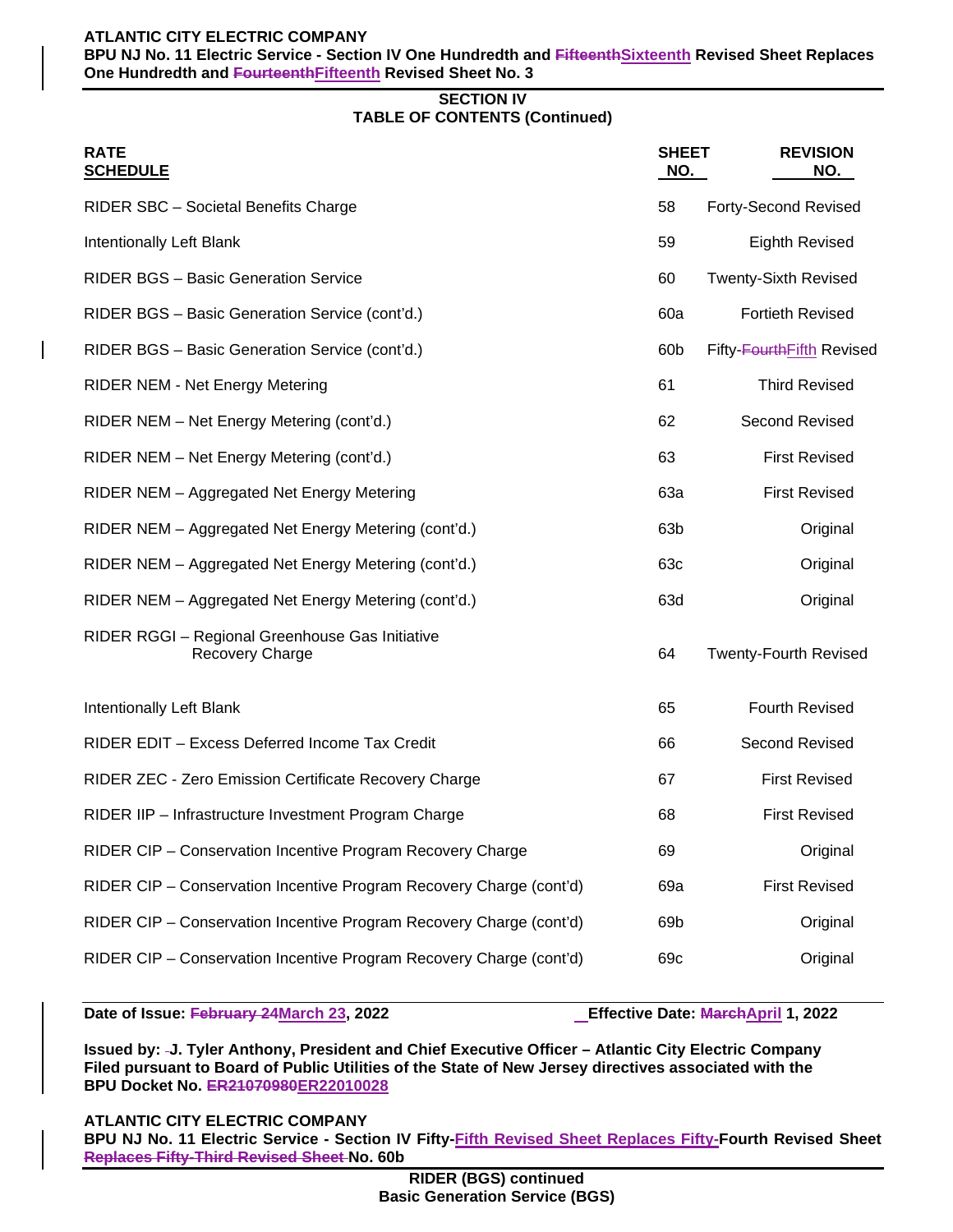#### **CIEP Standby Fee** \$0.000160 per kWh

This charge recovers the costs associated with the winning BGS-CIEP bidders maintaining the availability of the hourly priced default electric supply service plus administrative charges pursuant to N.J.S.A. 48:2-60 and New Jersey Sales and Use Tax as set forth in Rider SUT. This charge is assessed on all kWhs delivered to all CIEP- eligible customers on Rate Schedules MGS Secondary, MGS-SEVC, MGS Primary, AGS Secondary, AGS Primary or TGS.

### **Transmission Enhancement Charge**

This charge reflects Transmission Enhancement Charges ("TECs"), implemented to compensate transmission owners for the annual transmission revenue requirements for "Required Transmission Enhancements" (as defined in Schedule 12 of the PJM OATT) that are requested by PJM for reliability or economic purposes and approved by the Federal Energy Regulatory Commission (FERC). The TEC charge (in \$ per kWh by Rate Schedule), including administrative charges pursuant to N.J.S.A. 48:2-60 and New Jersey Sales and Use Tax as set forth in Rider SUT, is delineated in the following table.

**Rate Class**

|                                | RS                     | <b>MGS</b><br><b>Secondary</b><br>And MGS-<br><b>SEVC</b>     | <b>MGS</b><br>Primary           | <b>AGS</b><br><b>Secondary</b>         | <b>AGS</b><br><b>Primary</b>           | <b>TGS</b>                                                   | SPL/<br><b>CSL</b> | <b>DDC</b>                             |
|--------------------------------|------------------------|---------------------------------------------------------------|---------------------------------|----------------------------------------|----------------------------------------|--------------------------------------------------------------|--------------------|----------------------------------------|
| <b>VEPCo</b>                   | 0.00037100<br>0367     | 0.00026900<br>0278                                            | 0.00029400<br>0256              | 0.00018900<br>0179                     | 0.00014600<br>0156                     | 0.00013400<br>0133                                           |                    | 0.00011700<br>0114                     |
| <b>TrAILCo</b>                 | 0.000300               | 0.000250                                                      | 0.000170                        | 0.000173                               | 0.000138                               | 0.000101                                                     |                    | 0.000104                               |
| PSE&G                          | 0.00376700<br>3256     | 0.00313300<br>2478                                            | 0. <del>002143</del> 00<br>2276 | 0. <del>002188</del> 00<br><u>1591</u> | 0. <del>001735</del> 00<br><u>1385</u> | 0.00128500<br><u>1184</u>                                    |                    | 0. <del>001321</del> 00<br><u>1018</u> |
| <b>PATH</b>                    | 0.00007700<br>0010     | 0.00005700<br>0007                                            | 0.00006200<br>0006              | 0.00003900<br>0004                     | 0.00003100<br>0004                     | 0.00002800<br>0003                                           |                    | 0.00002500<br>0003                     |
| <b>PPL</b>                     | 0.00011500<br>0090     | 0. <del>000095</del> 00<br>0068                               | 0. <del>000065</del> 00<br>0063 | 0. <del>000066</del> 00<br>0044        | 0.000053<br>000038                     | 0. <del>000039</del> 00<br>0033                              | ÷,                 | 0.00004400<br>0028                     |
| <b>PECO</b>                    | 0.000211               | 0.000175                                                      | 0.000119                        | 0.000123                               | 0.000097                               | 0.000071                                                     |                    | 0.000074                               |
| Pepco                          | 0.000021<br>0.00003400 | 0.000018<br>0.00002500                                        | 0.000013<br>0.00002700          | 0.000013<br>0. <del>000017</del> 00    | 0.000010<br>0.00001400                 | 0.000007<br>0.00001300                                       |                    | 0.000007<br>0.00001100                 |
| <b>MAIT</b>                    | 0042                   | 0032                                                          | 0029                            | 0020                                   | 0018                                   | 0015                                                         |                    | 0013                                   |
| JCP&L                          | 0.000003               | 0.000002                                                      | 0.000002                        | 0.000001                               | 0.000001                               | 0.000001                                                     | $\blacksquare$     | 0.000001                               |
| EL05-121                       | 0.000019               | 0. <del>000014</del> 00<br>0015                               | 0. <del>000016</del> 00<br>0013 | 0.000010                               | 0. <del>000007</del> 00<br>0009        | 0. <del>000007</del> 00<br>0006                              |                    | 0.000006                               |
| Delmarva                       | 0.000009               | 0.000007                                                      | 0.000005                        | 0.000005                               | 0.000004                               | 0.000003                                                     |                    | 0.000003                               |
| BG&E                           | 0.000049               | 0.000041                                                      | 0.000028                        | 0.000029                               | 0.000022                               | 0.000017                                                     |                    | 0.000017                               |
| AEP-East                       | 0.00007500<br>0081     | 0.00005400<br>0062                                            | 0. <del>000059</del> 00<br>0057 | 0.00003800<br>0039                     | 0.00002900<br>0034                     | 0.00002700<br>0030                                           |                    | 0.00002300<br>0026                     |
| Silver Run                     | 0.00031700<br>0325     | 0. <del>000230</del> 00<br>0247                               | 0.00025300<br>0227              | 0. <del>000162</del> 00<br>0159        | 0. <del>000125</del> 00<br>0139        | 0. <del>000115</del> 00<br>0118                              |                    | 0.00010000<br>0101                     |
| <b>NIPSCO</b>                  | 0.000003               | 0.000002                                                      | 0.000002                        | 0.000002                               | 0.000001                               | 0.000001                                                     |                    | 0.000001                               |
| <b>CW Edison</b>               |                        |                                                               |                                 |                                        |                                        |                                                              |                    |                                        |
| ER18-680 &<br><b>Form 715</b>  |                        |                                                               |                                 |                                        |                                        |                                                              |                    |                                        |
| <b>SFC</b>                     | 0.00000300<br>0004     | 0.000003                                                      | 0.000003                        | 0.000002                               | 0. <del>000001</del> 00<br>0002        | 0. <del>000001</del> 00<br>0002                              |                    | 0.000001                               |
| <b>PSEG ROE-</b><br><b>TEC</b> | (0.000112)             | (0.000094)                                                    | (0.000064)                      | (0.000065)                             | (0.000052)                             | (0.000038)                                                   |                    | (0.000039)                             |
| Total                          | 0.00526200<br>4678     | 0.00428100<br>3591<br>Date of Issue: January 25March 23, 2022 | 0.00319700<br>3205              | 0.00299200<br>2329                     | 0.00236200<br>2006                     | 0.00181200<br>1687<br>Effective Date: February April 1, 2022 |                    | 0.00181300<br>1478                     |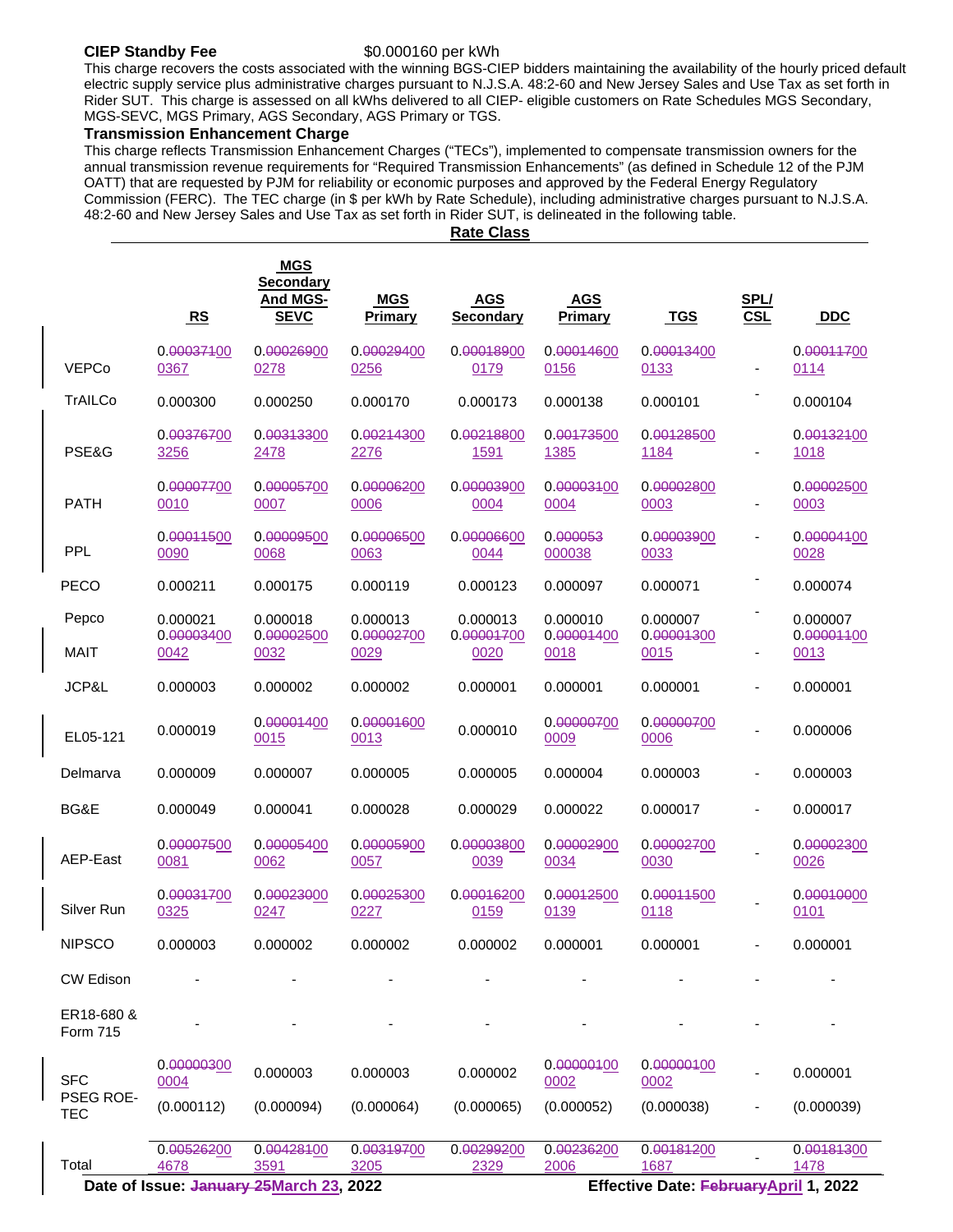**Issued by: J. Tyler Anthony, President and Chief Executive Officer – Atlantic City Electric Company Filed pursuant to Board of Public Utilities of the State of New Jersey directives associated with the BPU Docket No. ER21121246ER22010028**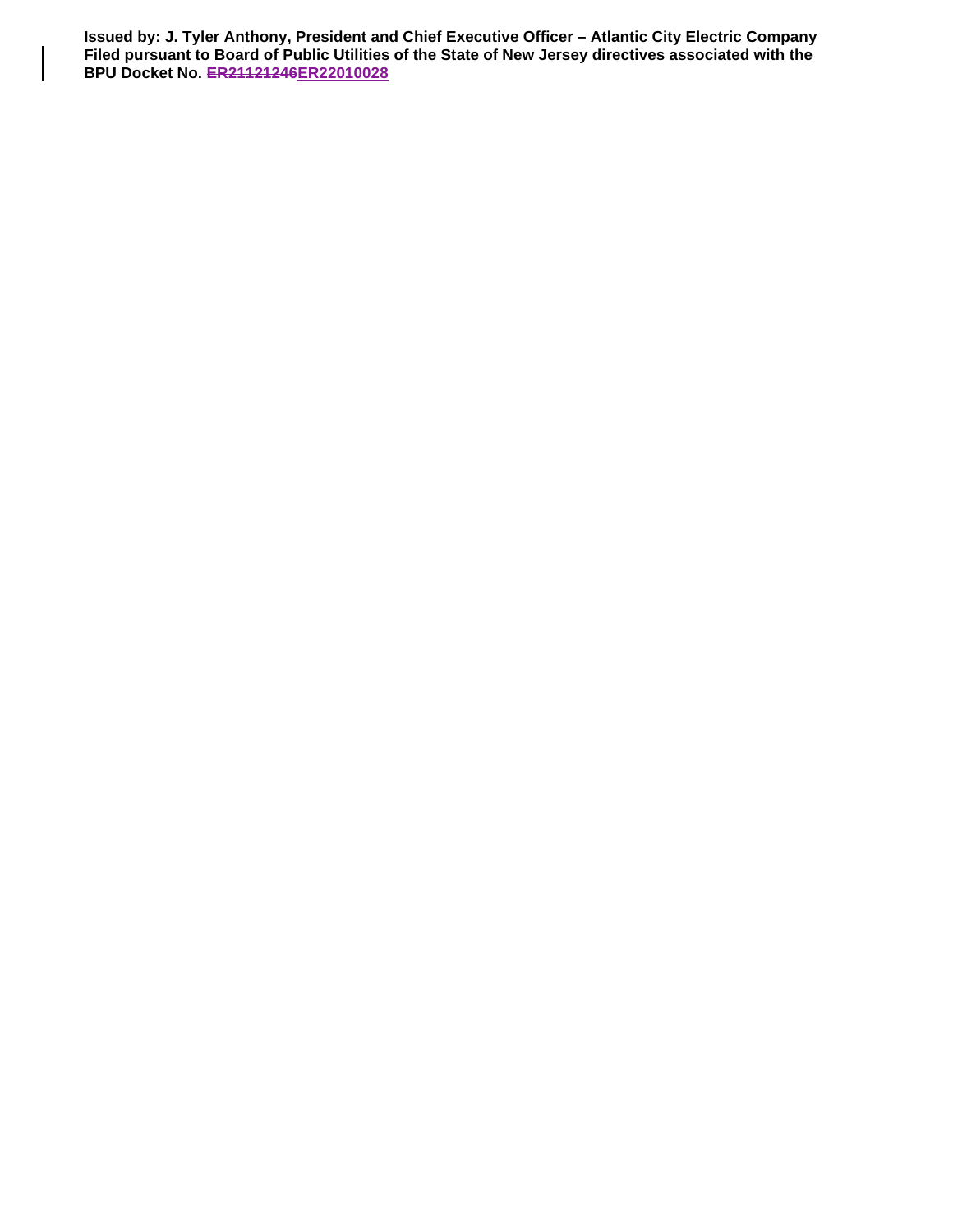In the Matter of the Provision of Basic Generation Service, the Compliance Tariff Filing Reflecting Changes to Schedule 12 Charges in PJM Open Access Transmission Tariff – January 28, 2022 Filing BPU Docket No. ER22010028

**Service List**

**BPU** Aida Camacho-Welch Secretary of the Board Board of Public Utilities 44 South Clinton Avenue, 1<sup>st</sup> Floor P.O. Box 350 Trenton, NJ 08625-0350 aida.camacho@bpu.nj.gov board.secretary@bpu.nj.gov

Stacy Peterson Deputy Executive Director stacy.peterson@bpu.nj.gov

Mike Kammer mike.kammer@bpu.nj.gov

Benjamin Witherell, Ph.D. Chief Economist benjamin.witherell@bpu.nj.gov

Heather Weisband, Esquire heather.weisband@bpu.nj.gov

Paul Lupo paul.lupo@bpu.nj.gov

Ryan Moran ryan.moran@bpu.nj.gov

#### **DIVISION OF LAW**

Pamela Owen, Esquire Deputy Attorney General Division of Law 25 Market Street P.O. Box 112 Trenton, NJ 08625-0112 pamela.owen@law.njoag.gov

Daren Eppley, Esquire Deputy Attorney General daren.eppley@law.njoag.gov

Michael Beck, Esquire Deputy Attorney General michael.beck@law.njoag.gov

Brandon C. Simmons, Esquire Deputy Attorney General brandon.simmons@law.njoag.gov

Steven A. Chaplar, Esquire Deputy Attorney General steven.chaplar@law.njoag.gov

#### **RATE COUNSEL**

Brian O. Lipman, Esquire Director Division of Rate Counsel 140 East Front Street, 4th Floor P.O. Box 003 Trenton, NJ 08625-0003 blipman@rpa.nj.gov

T. David Wand, Esquire dwand@rpa.nj.gov

Robert Glover, Esquire rglover@rpa.nj.gov

Debora Layugan dlayugan@rpa.nj.gov

## **ACE**

Philip J. Passanante, Esquire Assistant General Counsel Atlantic City Electric Company 92DC42 500 N. Wakefield Drive P.O. Box 6066 Newark, DE 19714-6066 philip.passanante@pepcoholdings.com

Daniel Tudor datudor@pepco.com

Michael Normand michael.normand@delmarva.com

Diane N. Novak dnnovak@pepco.com

Thomas M. Hahn thomas.hahn@pepcoholdings.com

#### **NERA**

Rachel Northcutt NERA 29th Floor 1166 Avenue of the Americas New York, NY 10036 rachel.northcutt@nera.com

Paul Cardona paul.cardona@nera.com

### **EDCs**

Yongmei Peng JCP&L 300 Madison Avenue P.O. Box 1911 Morristown, NJ 07962-1911 ypeng@firstenergycorp.com

Joshua Eckert, Esquire First Energy 300 Madison Street Morristown, NJ 07960 jeckert@firstenergycorp.com

Margaret Comes, Esquire Consolidated Edison Co. of NY Law Department, Room 1815-S 4 Irving Place New York, NY 10003 comesm@coned.com

John L. Carley, Esquire Consolidated Edison Co. of NY Law Department, Room 1815-S 4 Irving Place New York, NY 10003 carleyj@coned.com

Matthew M. Weissman, Esquire PSEG Services Corporation 80 Park Plaza, T-5 Newark, NJ 07101 matthew.weissman@pseg.com

Myron Filewicz PSE&G 80 Park Plaza, T-05 Newark, NJ 07102-4194 myron.filewicz@pseg.com

Terry Moran PSE&G 80 Park Plaza, T-05 Newark, NJ 07102-4194 terrance.moran@pseg.com

Rick Sahni BP Energy Company WL1-100B 501 W Lark Park Blvd. Houston, TX 77079 rick.sahni@bp.com